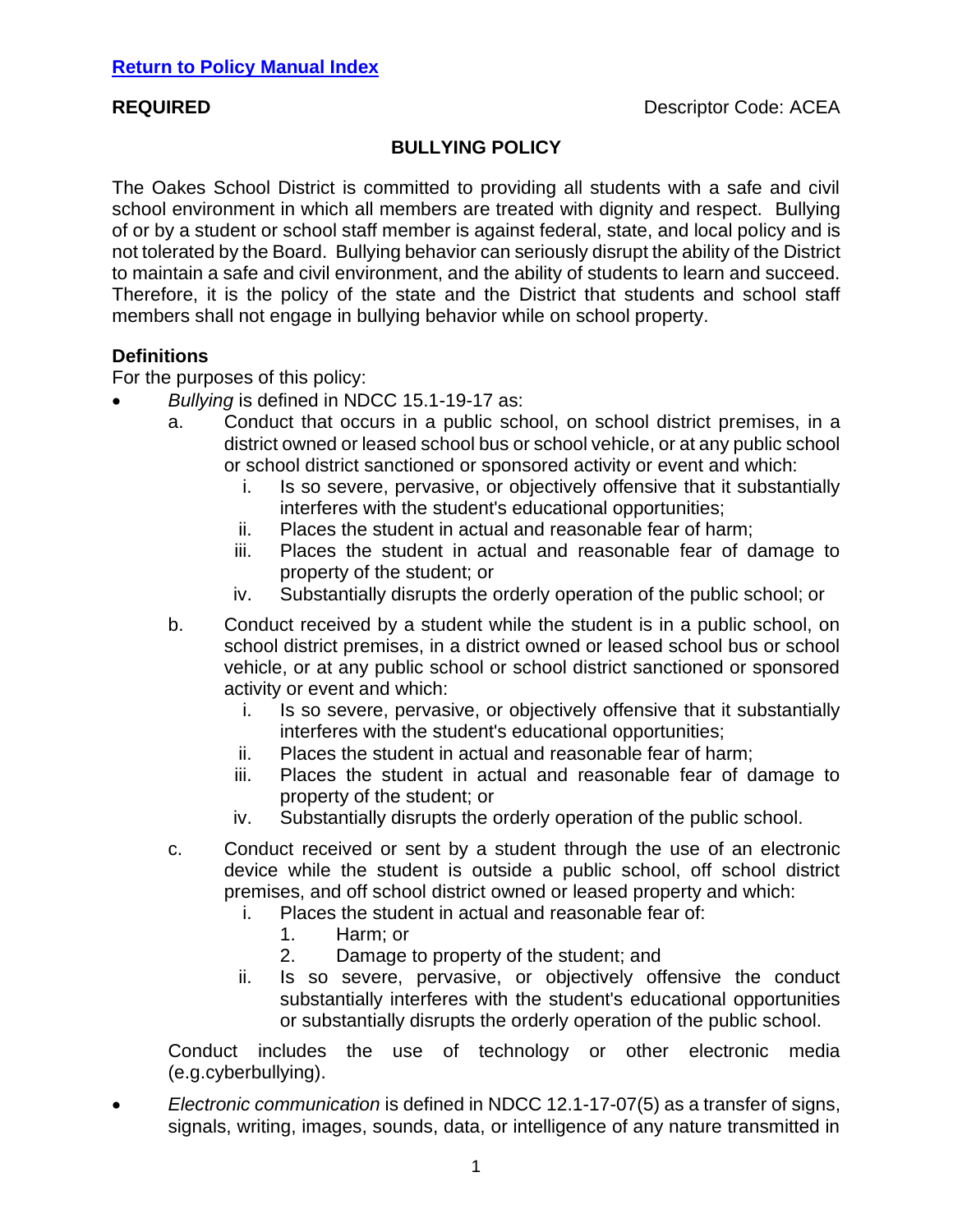whole or in part by a wire, radio, electromagnetic, photo-electronic, or photo-optical system.

- *Protected status* are classifications/characteristics protected from discrimination by NDCC 14-02.4-01 and federal law. The following statuses are protected: race, color, religion, sex, national origin, age, disability (physical or mental), and status with regard to marriage or public assistance.
- *School property* is defined in NDCC 15.1-19-10(6)(b) as all land within the perimeter of the school site and all school buildings, structures, facilities, and school vehicles, whether owned or leased by a school district, and the site of any school-sponsored event or activity.
- *School-sanctioned activity* is defined as an activity that:
	- a. Is not part of the district's curricular or extracurricular program; and
	- b. Is established by a sponsor to serve in the absence of a district program; and
	- c. Receives district support in multiple ways (i.e., not school facility use alone); and
	- d. Sponsors of the activity have agreed to comply with this policy; and
	- e. The District has officially recognized through board action as a schoolsanctioned activity.
- *School-sponsored activity* is an activity that the District has approved through policy or other board action for inclusion in the district's extracurricular program and is controlled and funded primarily by the District.
- *School staff* include all employees of the Oakes School District, school volunteers, and sponsors of school-sanctioned activities.
- *True threat* is a statement that, in light of the circumstances, a reasonable person would perceive as a serious expression of an intent to inflict harm.

# **Prohibitions**

While on school property a student or school staff member may not:

- 1. Engage in bullying.
- 2. Engage in reprisal or retaliation against:
	- a. A victim of bullying;
	- b. An individual who witnesses an alleged act of bullying;
	- c. An individual who reports an alleged act of bullying; or
	- d. An individual who provides information/participates in an investigation about an alleged act of bullying.
- 3. Knowingly file a false bullying report with the District.

# **Reporting Procedures for Alleged Policy Violations**

1. **Reporting requirements for school staff**: Any school staff member with knowledge or suspicion of a violation of this policy or who has received an oral or written report of a violation of this policy from a student, community member, or anonymously shall contact the building principal to inform them as soon as possible. If the alleged violation implicates the building principal, the school staff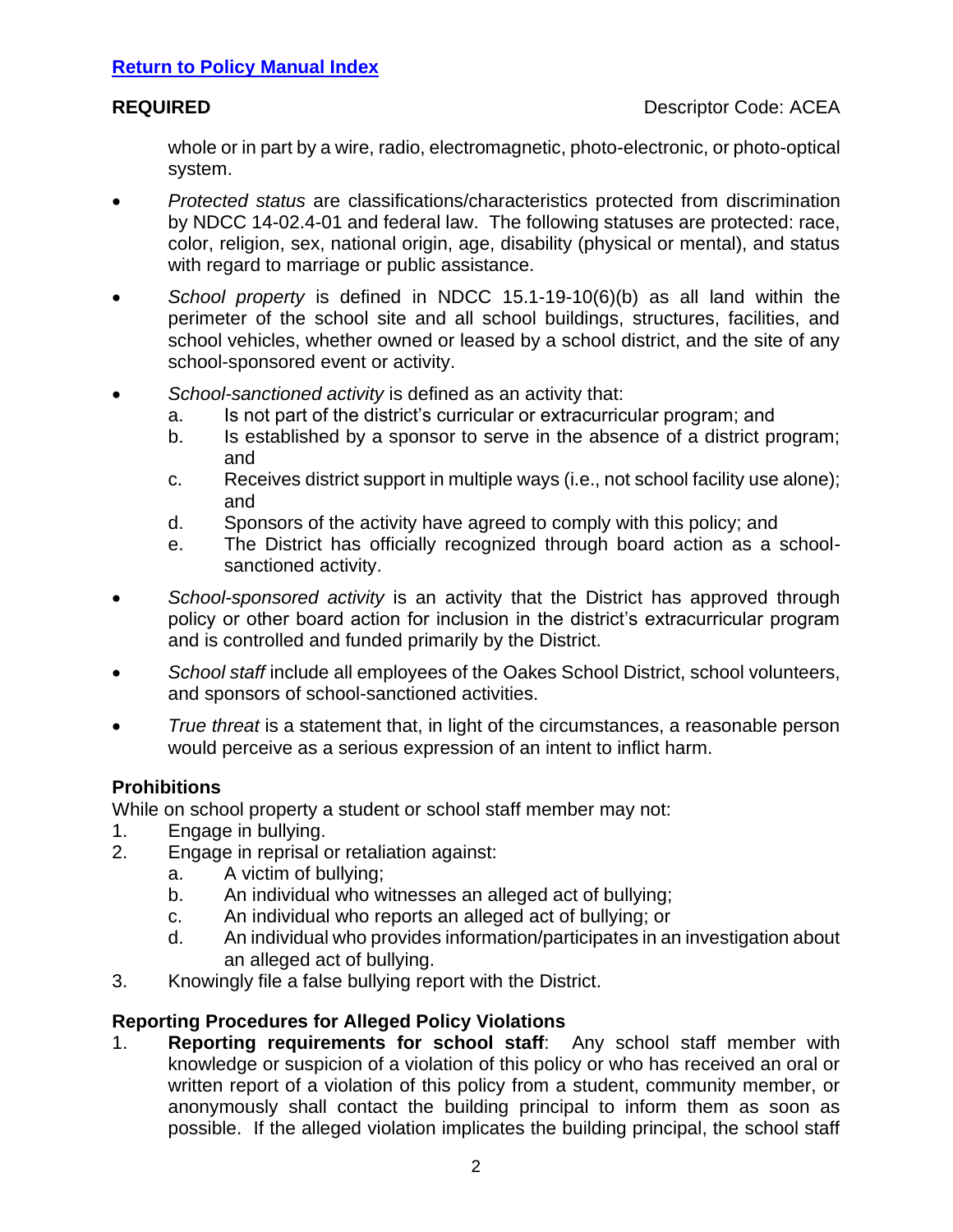member shall report it to the Superintendent. If the alleged violation implicates the Superintendent, the school staff member shall report it to the Board President.

Should school administration determine that a school staff member knew of or suspected a violation of this policy and failed to report it in accordance with the procedure above, the staff member may be subject to disciplinary consequences or, for sponsors of school-sanctioned activities, other corrective measures.

- 2. **Reporting options for students and community members**: Students and community members (including parents) may report known or suspected violations of this policy using any of the following methods:
	- a. Completing a written complaint form (ACEA-E4). A complainant will have the option of including their name on this form or filing it anonymously. The District will place the form in a variety of locations throughout the school and should inform students and staff of these locations. The form may be returned to any school staff member, filed in a school building's main office, or placed in a designated drop box located in each school.
	- b. Complete and submit an online complaint form. A complainant will have the option of including their name on the form or submitting it anonymously.
	- c. File an oral report with any school staff member.

Bullying may be a repeated or, in rare cases, one-time exposure to deliberate, negative behavior by one or more individuals that is unprovoked. Single incidents and conflicts between two or more individuals do not automatically constitute bullying behavior. Districts should investigate each situation to determine if the alleged behavior meets this policy's definition of bullying. If the misconduct does not meet this policy's definition of bullying, it may be addressed under other district disciplinary policies.

A complaint filed anonymously may limit the district's ability to investigate and respond to the alleged violations.

# **Documentation and Retention**

The District shall develop a form to report alleged violations of this policy (ACEA-E3). The form should be completed by school staff when they:

- 1. Initiate a report of an alleged violation of this policy; or
- 2. Receive an oral report of an alleged violation of this policy.

The form should be completed by an administrator when they:

- 1. Initiate a report of an alleged violation of this policy; or
- 2. Receive an oral report of an alleged violation of this policy.

All written reports of an alleged violation of this policy received by the District shall be forwarded to the appropriate school administrator for investigation and retention.

Report forms and all other documentation related to an investigation of an alleged violation of this policy shall be retained by the District for 6 years after a student turns 18 years old or graduates from high school, whichever is later.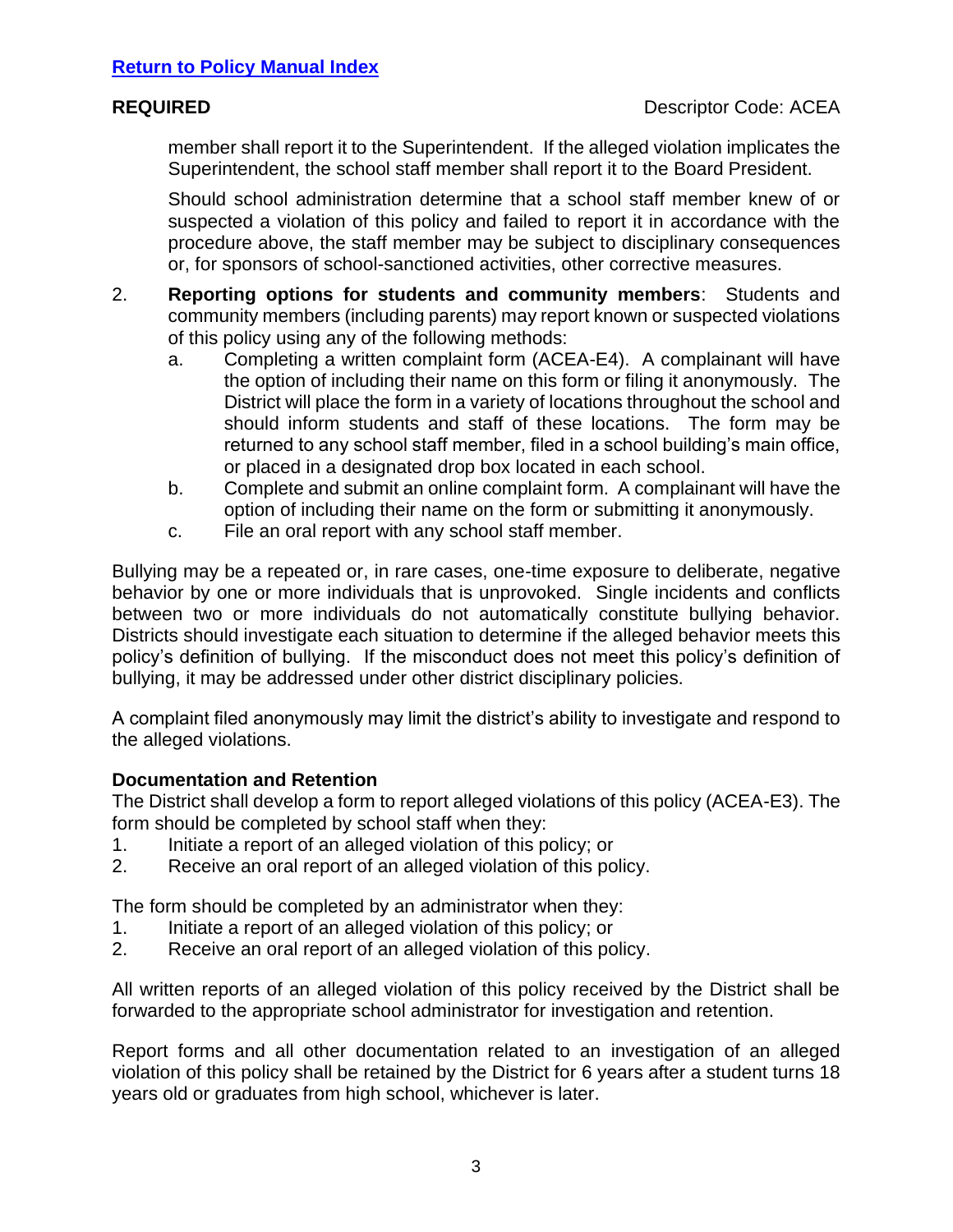### **Investigation Procedures**

School administrators (i.e., a principal, an assistant superintendent, or the Superintendent) or the Board President, if the Superintendent is implicated, are required to investigate violations of this policy (as prescribed under "Prohibitions"), when in receipt of actual notice of an alleged violation. Actual notice of an alleged violation occurs when alleged bullying, reprisal, retaliation, or false reporting is reported using the applicable method(s) prescribed in the reporting section of this policy.

Upon receipt of a report of an alleged policy violation, the designated administrator shall first determine if the alleged policy violation is based on a protected status—whether actual or perceived. Reports involving a protected status shall be investigated in accordance with the district's harassment/discrimination policy, including the timelines contained therein.

In all other cases, administration shall determine the level of investigation necessary based on the nature of the alleged violation of this policy after considering factors such as, but not limited to: the identity of the reporter and their relationship to the victim/alleged perpetrator; the ages of the parties involved; the detail, content, and context of the report; and whether or not this report is the first of its type filed against the alleged perpetrator. Based on the level of investigation the administrator deems necessary, investigations may include any or all of the following steps or any other investigatory steps that the administrator deems necessary:

- 1. Identification and collection of necessary and obtainable physical evidence *(NOTE: In some cases, physical evidence may be unobtainable, e.g., a private social networking profile)*.
- 2. Interviews with the complainant, the victim, and/or the alleged perpetrator. At no time during an investigation under this policy shall the victim/complainant be required to meet with the alleged perpetrator.
- 3. Interviews with any identified witnesses.
- 4. A review of any mitigating or extenuating circumstances.
- 5. Final analysis and issuance of findings in writing to the victim and bully and, if applicable, implementation of victim protection measures and disciplinary measures under this or other applicable policies.

Investigations shall be completed within 60 days unless the administrator documents good cause for extending this deadline. Such documentation should be sent to the victim and alleged perpetrator during the investigation.

## **Reporting to Law Enforcement and Others Forms of Redress**

Law enforcement must be notified by a school administrator or Board President if there is reasonable suspicion that a bullying incident constituted a crime on or off school district property. Nothing in this policy shall prevent a victim/their family from seeking redress under applicable state and federal law.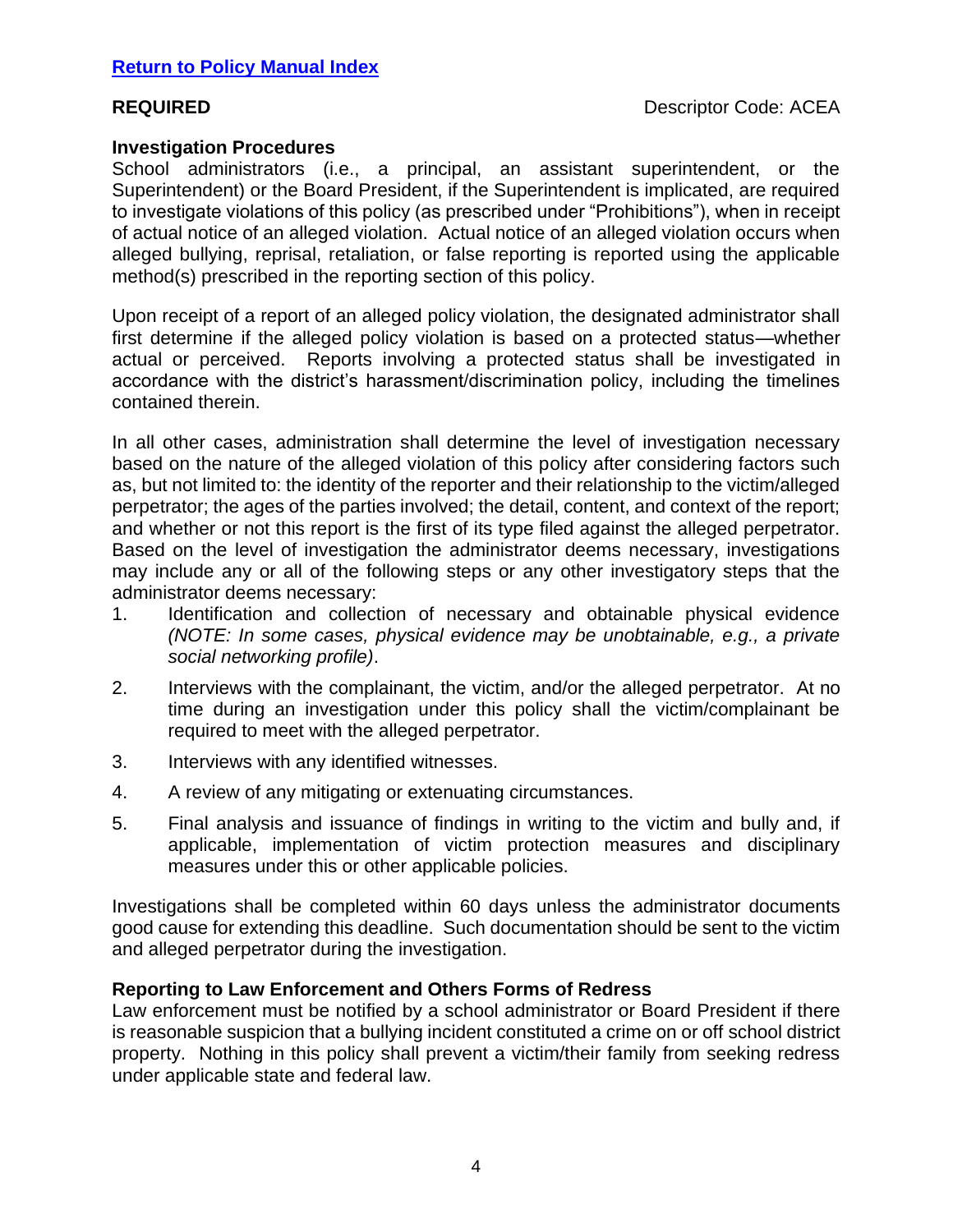## **Disciplinary and Corrective Measures**

Students who the District has found to have violated this policy shall be subject to disciplinary consequences and/or corrective measures. When determining the appropriate response to violations of this policy, administration shall take into account the totality of circumstances surrounding the violation. Measures that may be imposed include, but are not limited to:

- 1. Require the student to attend detention.
- 2. Impose in- or out-of-school suspension or recommend expulsion. Due process procedures contained in the district's suspension and expulsion policy shall be followed.
- 3. Recommend alternative placement. This recommendation shall be submitted to the Superintendent for approval or denial. The Superintendent may approve such recommendations only if the student has been given notice of the charges against him/her and an opportunity to respond. Alternative placement of special education students will be handled in accordance with applicable policy.
- 4. Create a behavioral adjustment plan.
- 5. Refer the student to a school counselor.
- 6. Hold a conference with the student's parent/guardian and classroom teacher(s), and other applicable school staff.
- 7. Modify the perpetrator's schedule and take other appropriate measures (e.g., moving locker) to minimize contact with the victim.
- 8. If applicable, contact the administrator of the website or social media platform on which the bullying occurred to report it.

If the misconduct does not meet this policy's definition of bullying, it may be addressed under other district disciplinary policies.

If the perpetrator is a school staff member, the District shall take appropriate disciplinary action including, but not limited to: a reprimand, modification of duties (only if allowed by applicable policy, the negotiated agreement, and/or the individual's contract), suspension, or a recommendation for termination/ discharge in accordance with applicable law and/or policy.

## **Victim Protection Strategies**

When the District confirms that a violation of this policy has occurred, it should notify the victim's parents and shall implement victim protection strategies. These strategies shall be developed on a case-by-case basis after administration has reviewed the totality of the circumstances surrounding the bullying incident(s) or other violations of this policy. Strategies may include, but not be limited to, the following:

- 1. Additional training for all students and applicable staff on implementation of this policy and/or bullying prevention.
- 2. Notice to the victim's teachers and other staff to monitor the victim and his/her interaction with peers and/or the assignment of a staff member to escort the student between classes.